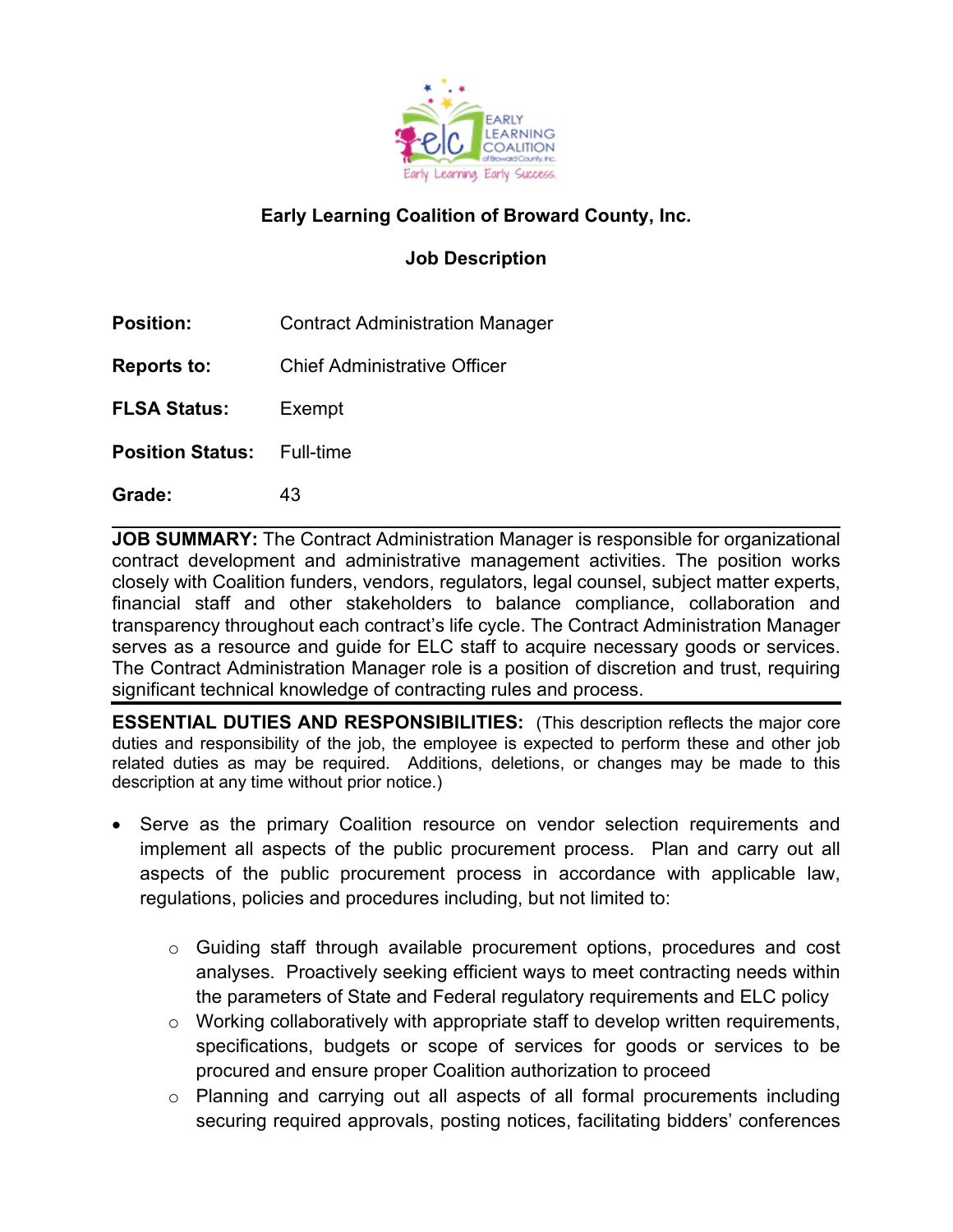and respondent Q&A, conducting cure procedures, manage rating committee process, securing authorization for awards and notifying awardees

- Serve as a one-stop shop for all administrative stages in the life cycle of Coalition contracts received and issued, including, but not limited to:
	- $\circ$  Establishing and maintaining clear and efficient procedures for contract requests, budget verification, vendor selection, contract execution, performance follow-up, status tracking and compliance
	- o Working collaboratively with appropriate subject experts or staff to identify issues and requirements, facilitate cost analysis and procurement discussions, and obtain subject expert and senior management input on budgets, timelines and deliverables
	- o Engaging relevant stakeholders in decisions involving legal or regulatory requirements, contract standards and cost targets
	- $\circ$  Drafting Board action items and contractual provisions based on strategy discussions, senior management input, and organizational needs and expectations.
	- o Serving as primary organizational contact during contract negotiations and contract execution process
	- o Monitor contractual performance of both parties to ensure compliance with terms and to identify conflicts or changes requiring resolution at contract renewal
	- $\circ$  Proactively providing updates to appropriate staff about contract status and promptly communicating updates and changes to contract requirements
	- o Maintaining a centralized library of contracts and contract related documents accessible to all
- Conduct on-going financial tracking and analysis of contract budgets, balances and invoices:
	- o Work collaboratively with appropriate program and fiscal staff to develop and review contract budgets
	- o Ensure compliance with budget variance requirements and process budget amendments as appropriate
	- o Monitor contract balances monthly and alert program and fiscal staff to potential over or underspending
- Maintain and update Coalition sub recipient program and fiscal monitoring policies and filings
- Maintain and update complete and accurate records in accordance with agency record retention and destruction standards and best practices
- Provide documentary support for audits, external monitoring reviews and other requests or reviews timely and completely
- Participate in knowledge sharing and other on-going training activities to ensure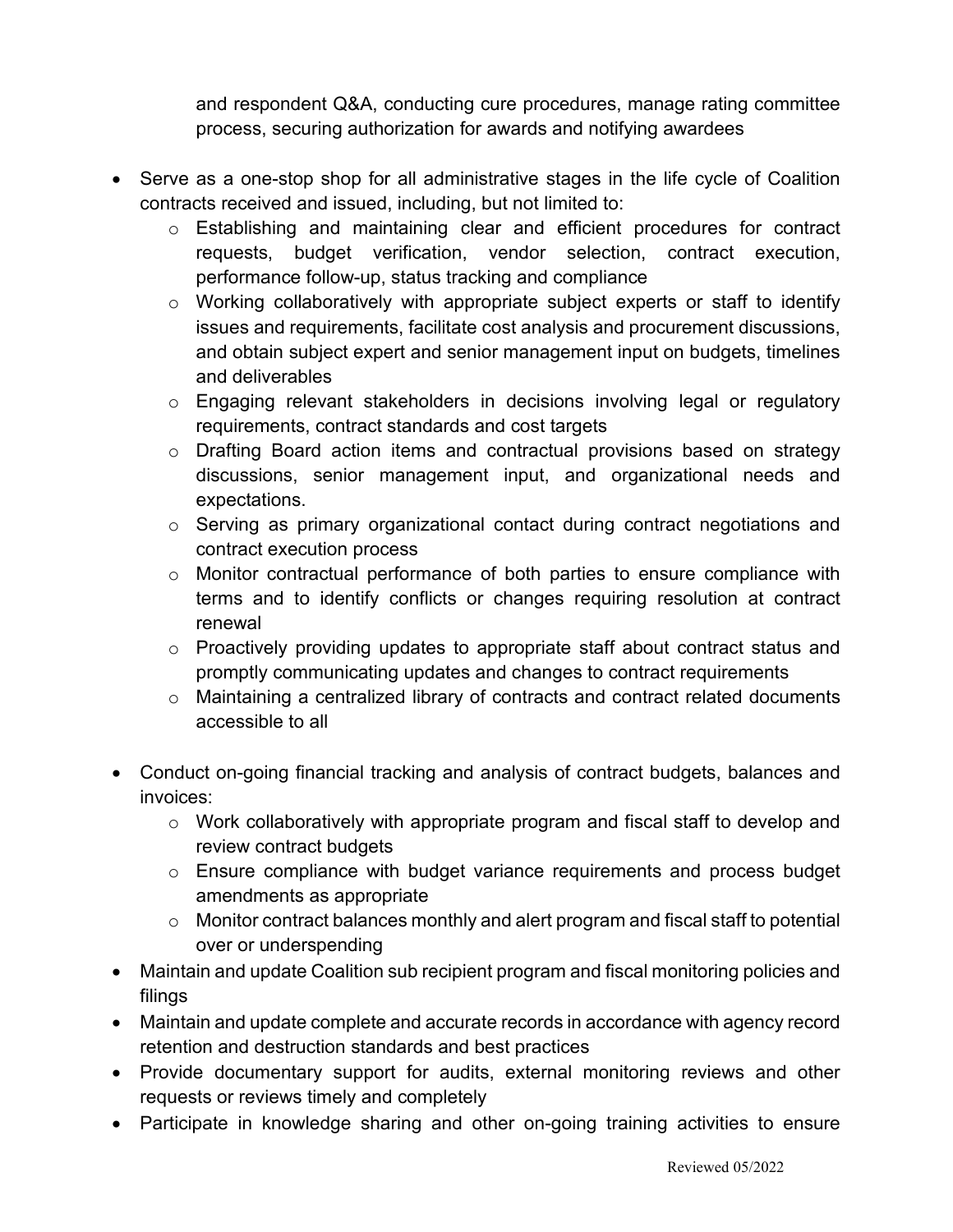sufficient cross training within the accounting/fiscal team and coverage in times of need

- Communicate and collaborate with ELC staff, stakeholders and vendors in a professional, results-oriented manner and be accountable for ensuring follow through on questions or problems when they arise
- Proactively work to support ELC's mission and commitment to Broward Families and children
- Other duties as assigned

### **COMPETENCIES:**

- Personal Effectiveness/Credibility
- Strong organizational skills and project management
- Problem Solving/Analysis
- Attention to detail and accuracy
- Communication Proficiency
- Ethical Conduct
- Business Acumen
- Organizational Skills
- Technical Capacity
- Good judgement
- Ability to build strong relationships among stakeholders
- Team Player

## **SUPERVISORY RESPONSIBILITIES:**

### **1-2 Staff**

#### **WORK ENVIRONMENT:**

• This position operates in a professional office environment. This role uses commonly used applications that include: computer skills with knowledge of Microsoft Word, Excel, PowerPoint Presentations, E-mail, and other data and software systems.

#### **PHYSICAL DEMANDS:**

- While performing the duties of this position, the employee is regularly required to talk and hear. The employee frequently is required to use hands and fingers to operate and handle keyboards and other office equipment.
- Ability to operate a motor vehicle.
- Able to sit for extended periods of time.
- Regularly required to walk and reach with hands and arms.